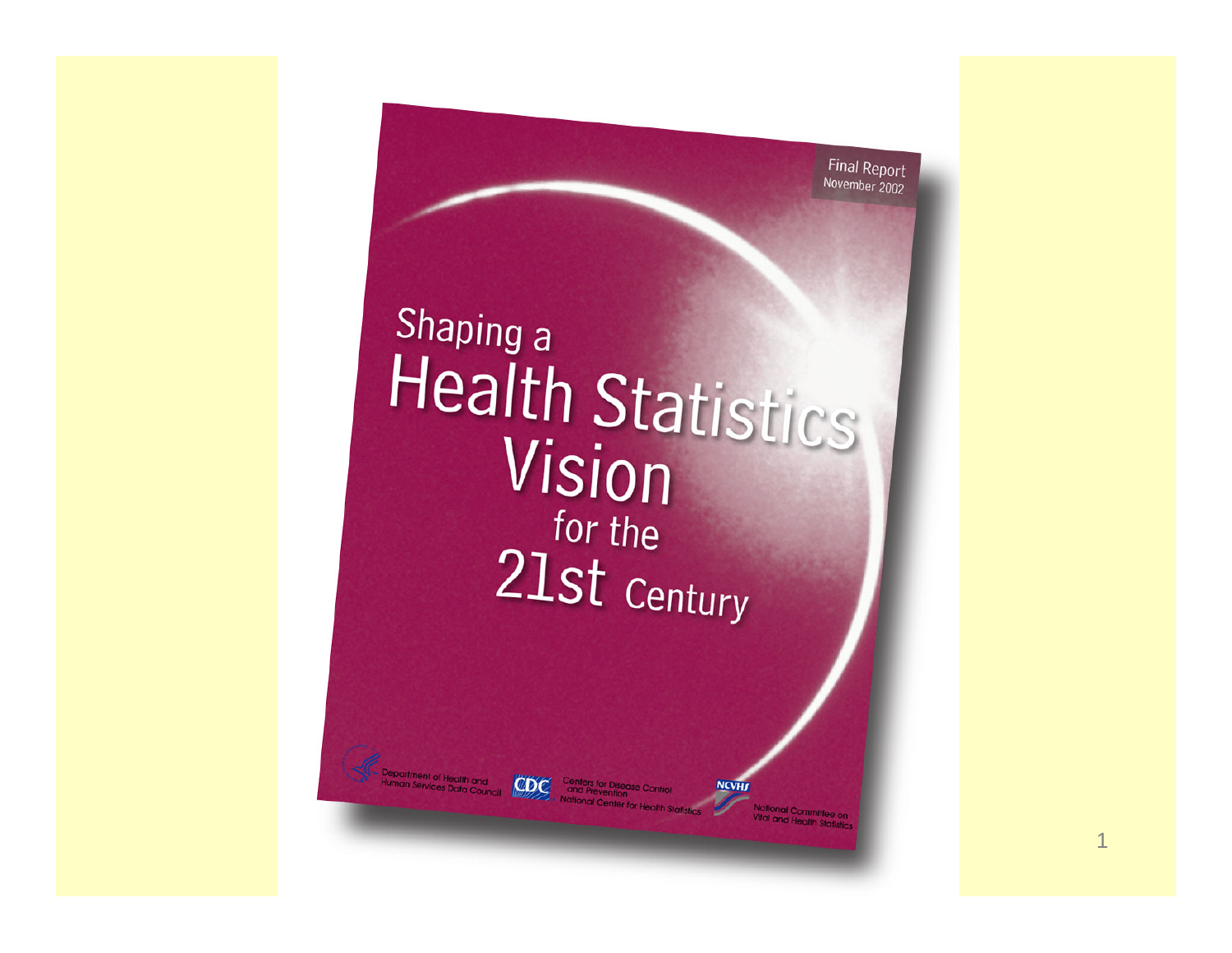# *Reconsidering "Shaping a Health Statistics Vision for the 21st Century"*

National Committee on Vital and Health Statistics22 September 2009

Daniel J. Friedman, PhD Population and Public Health Information Services

> R. Gibson Parrish, MD Dartmouth Medical School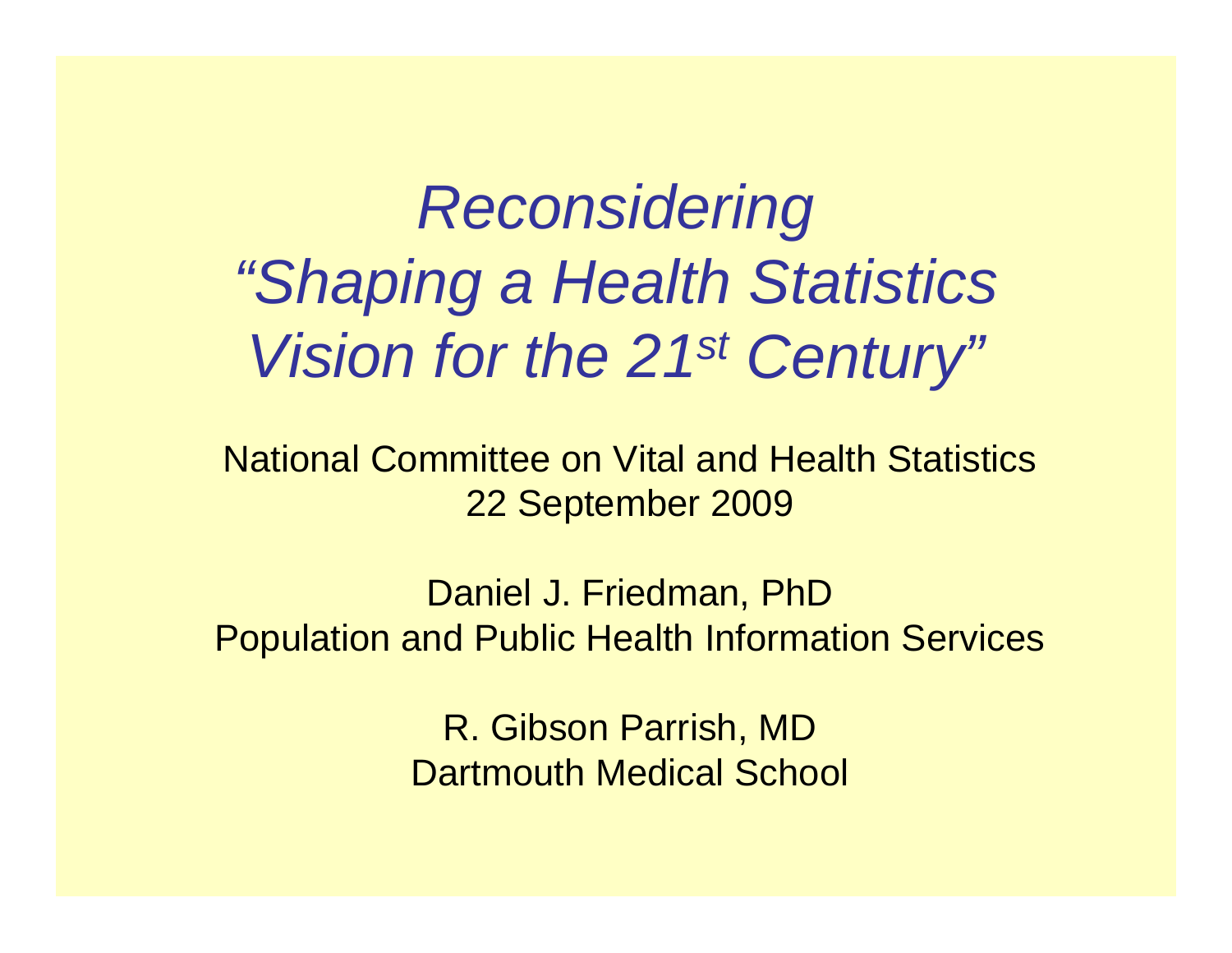### *Topics*

- $\blacksquare$ **Purpose**
- $\begin{array}{c} \hline \end{array}$ Process—Phase One
- Report—Phase One
- Findings—Phase One
	- Priority recommendations
	- $-$  Key informant comments
		- **Applicable to all recommendations**
		- Health information technology and health statistics
		- Revised recommendations
		- **New recommendations**
	- Suggested next steps for NCVHS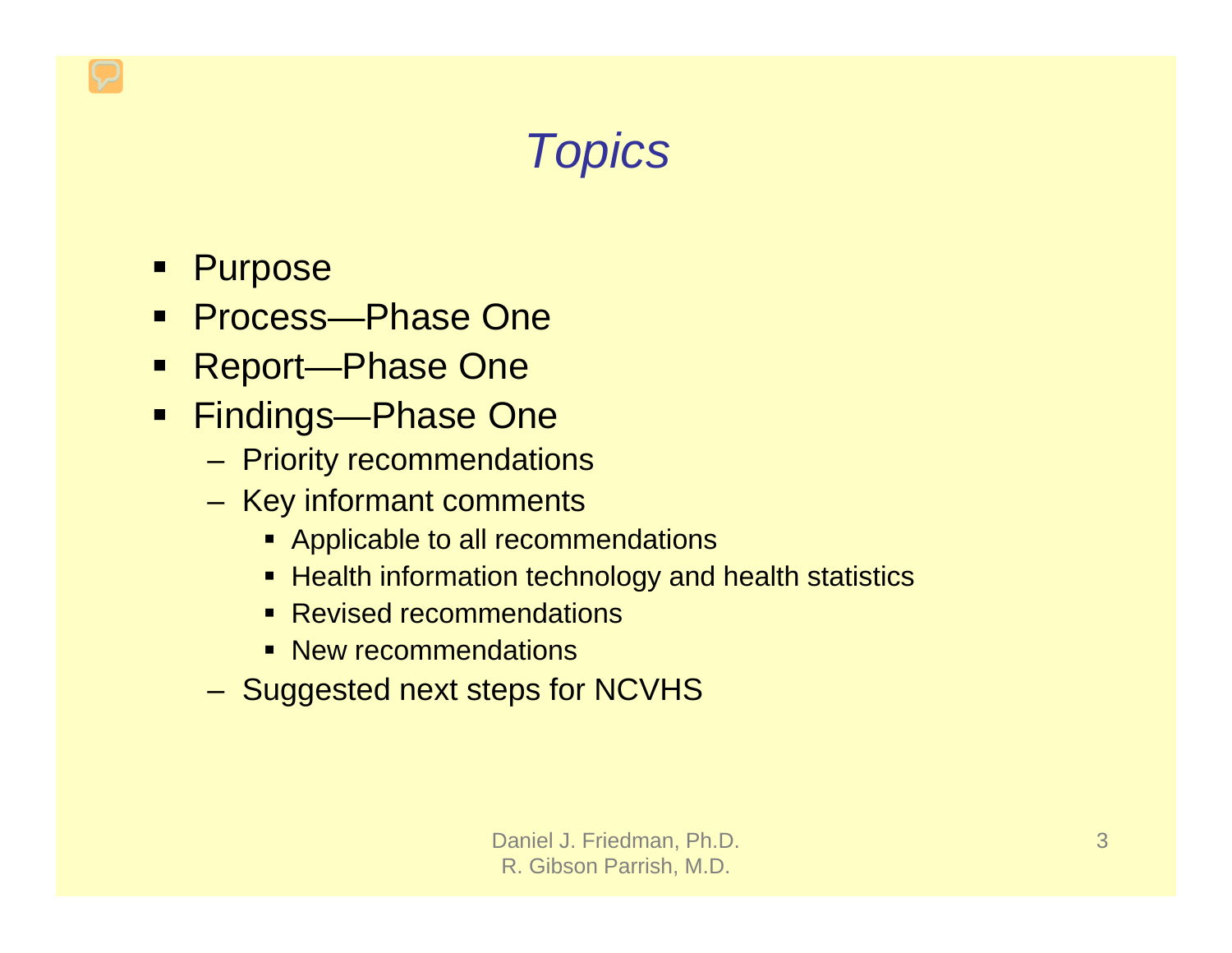#### *Purpose*

Support observation of NCVHS 60<sup>th</sup> anniversary through

- Assessing progress on *Vision* recommendations since 2002
- **Reconsider and revise Vision in light of** developments since 2002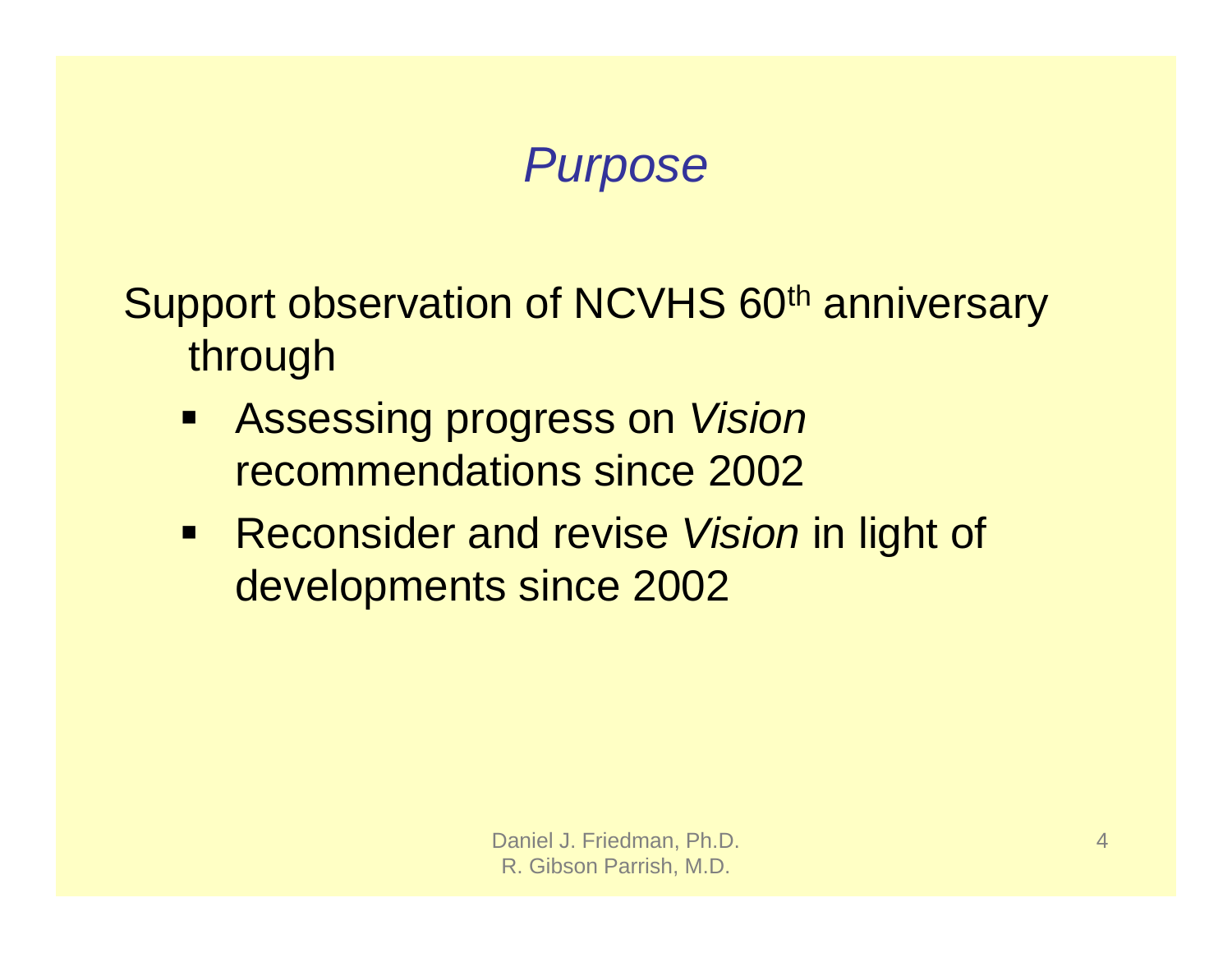*Purpose--Phase One*

- 1. Summarizing progress on *Vision* priority recommendations since 2002
- 2. Reconsider *Vision* priority recommendations based on changes since 2002
- 3. Suggest next steps for NCVHS regarding reconsidering *Vision*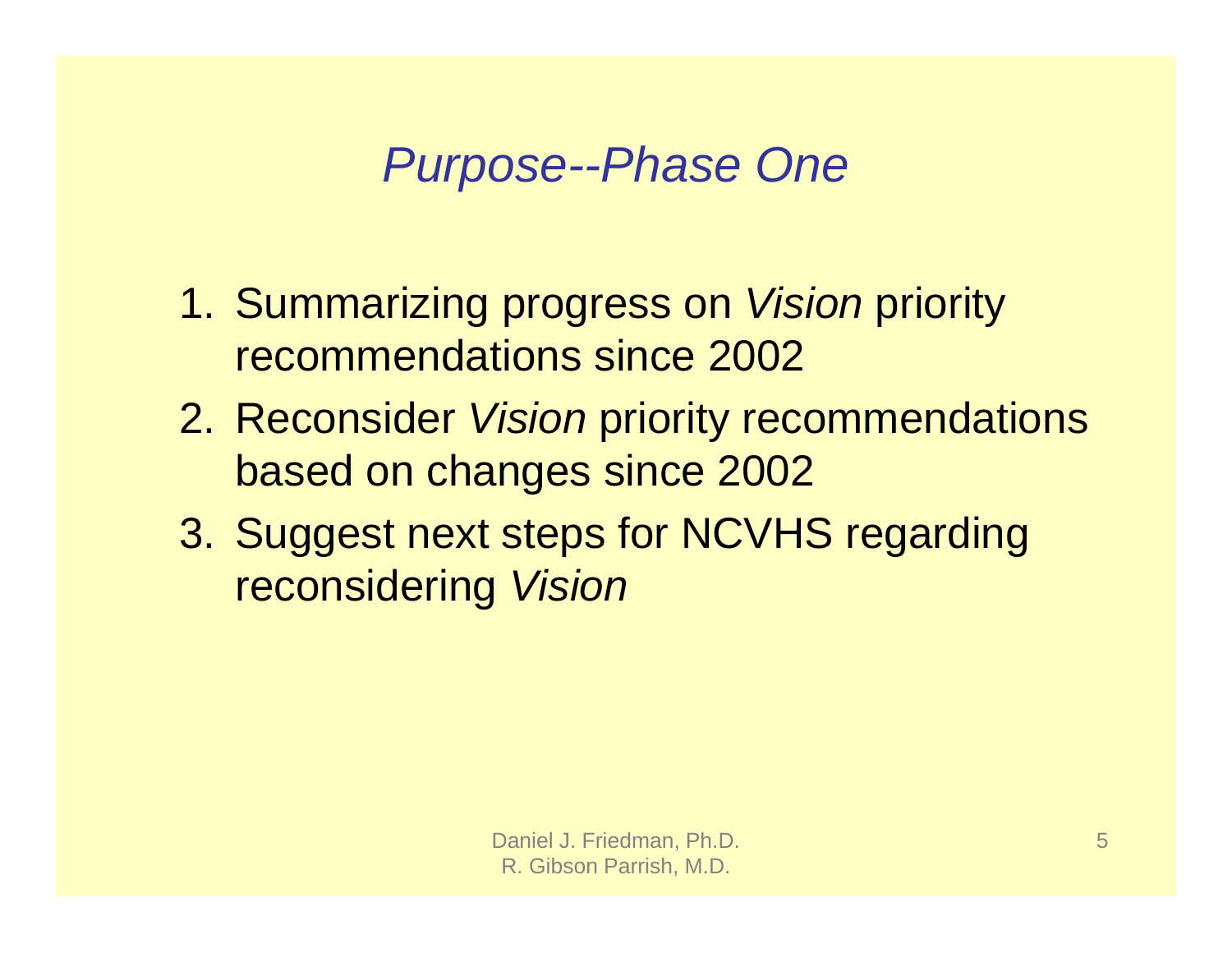#### *Process*

- **Eiterature review**
- **Selection of** 
	- Priority recommendations
	- Key informant interview topics
	- –– Key informants
	- NCHS experts
- **E** Interviews
	- Key informants (12)
	- –– NCVHS experts (9)
- **Interative reviews of findings with NCVHS and** NCVHS staff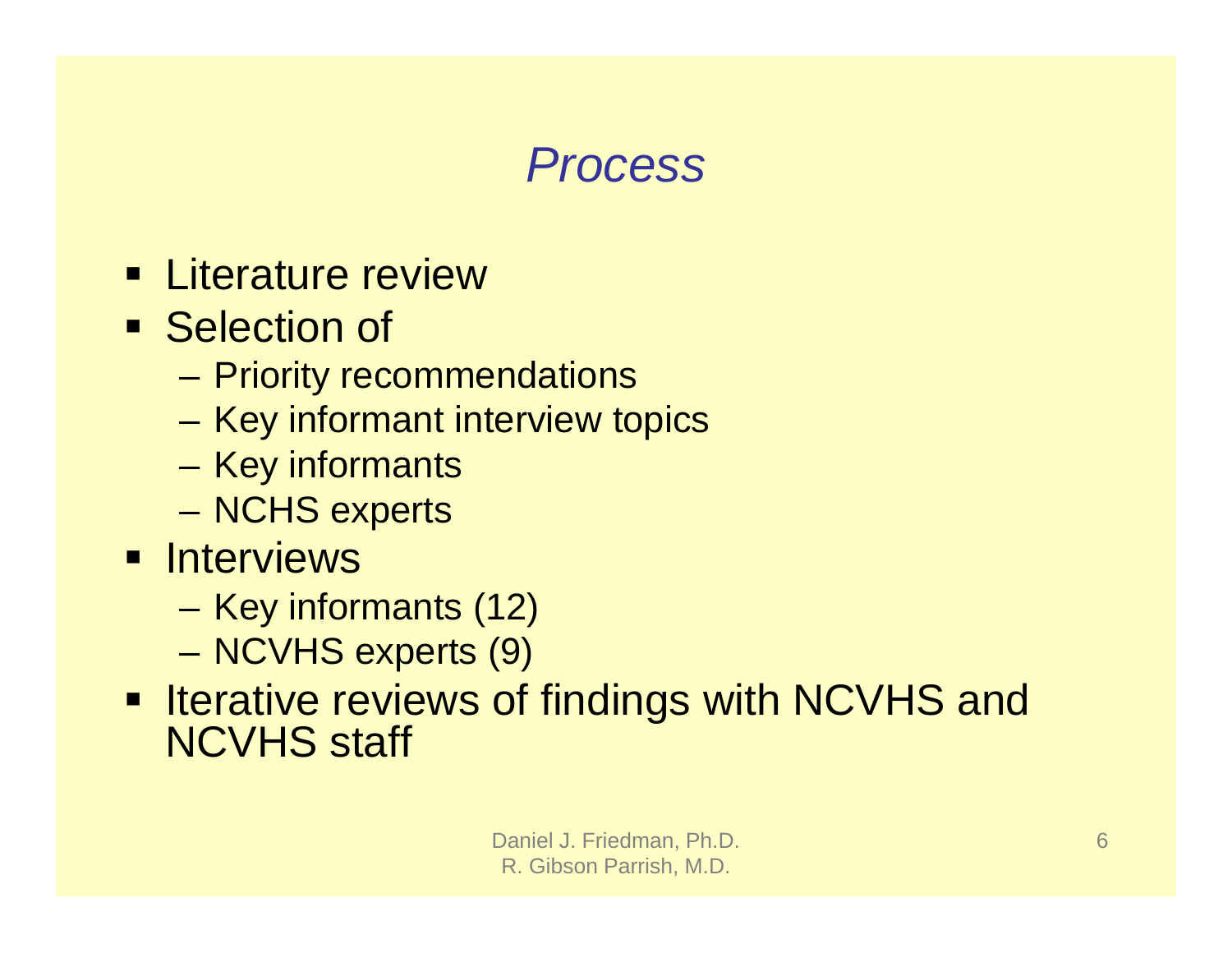#### *Findings—Priority Recommendations*

- 1. Develop systems to actively monitor the population's health and potential influences on the population's health in order to identify emerging problems.
- 2. Assure that appropriate measures of functional status and wellbeing are included in ongoing systems that are a part of the health statistics enterprise.
- 3. Develop person-based, longitudinal data sets and surveys in order to develop portraits of influences on the population's health throughout the life cycle.
- 4. Develop a toolbox of privacy, confidentiality, and security best practices for use throughout the health statistics enterprise.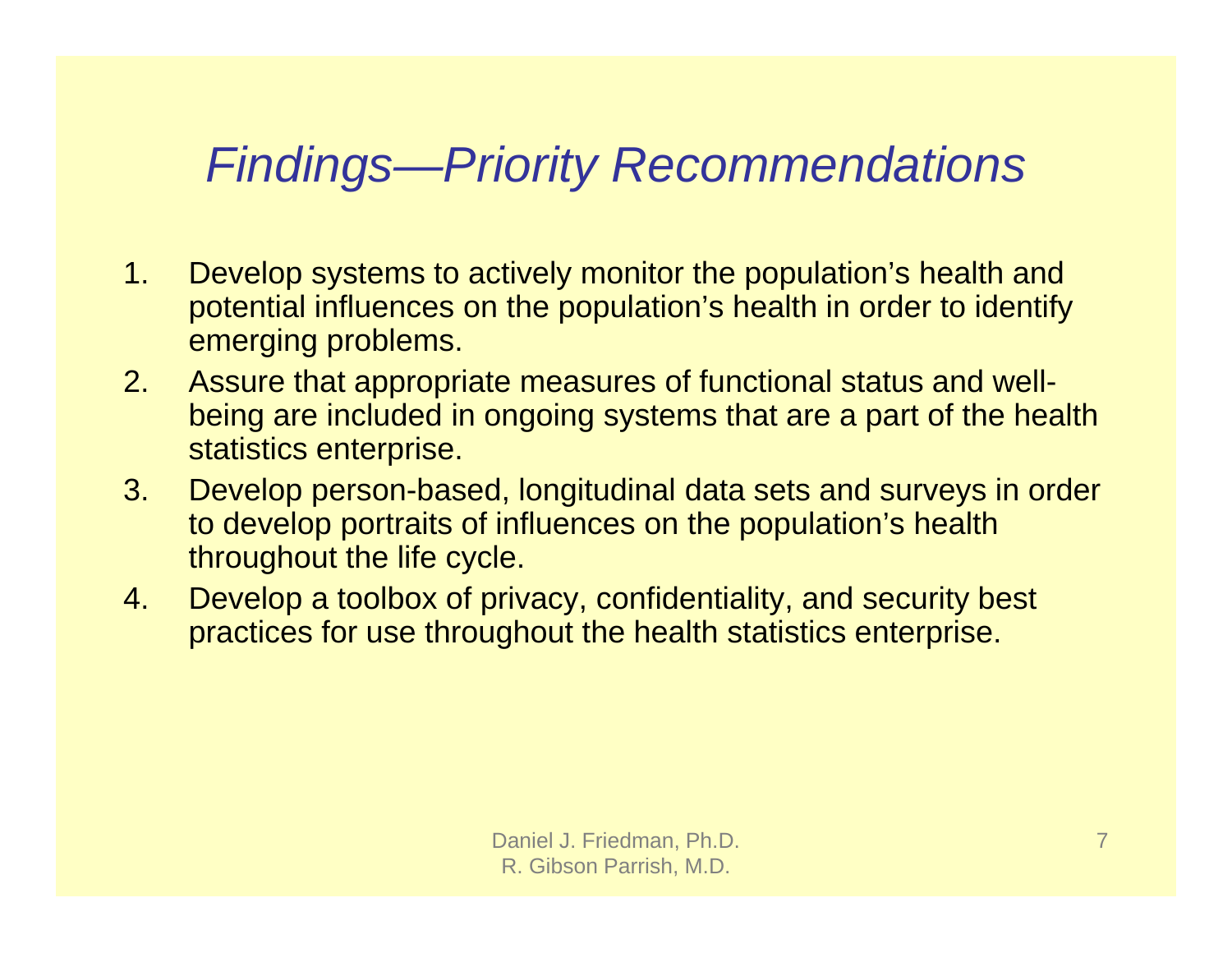#### *Findings—Priority Recommendations*

- 5. Support and fund ongoing multi-purpose data collection systems and data integration efforts.
- 6. Adopt or, if necessary, develop standards for data elements commonly used in all methods of data collection, for electronically transmitting data, for presenting and disseminating data, and for providing electronic access to data.
- 7. Develop and fund a research agenda to explore new data collection strategies that can rapidly and flexibly provide data on emerging influences on the population's health; assess the validity and reliability of items used in key ongoing data collection systems; and estimate any loss in accuracy from early publication of provisional, incomplete data from ongoing data collection systems.
- 8. Develop methods to validly and reliably estimate important indicators of the health, and of the influences on the health, of state and local populations.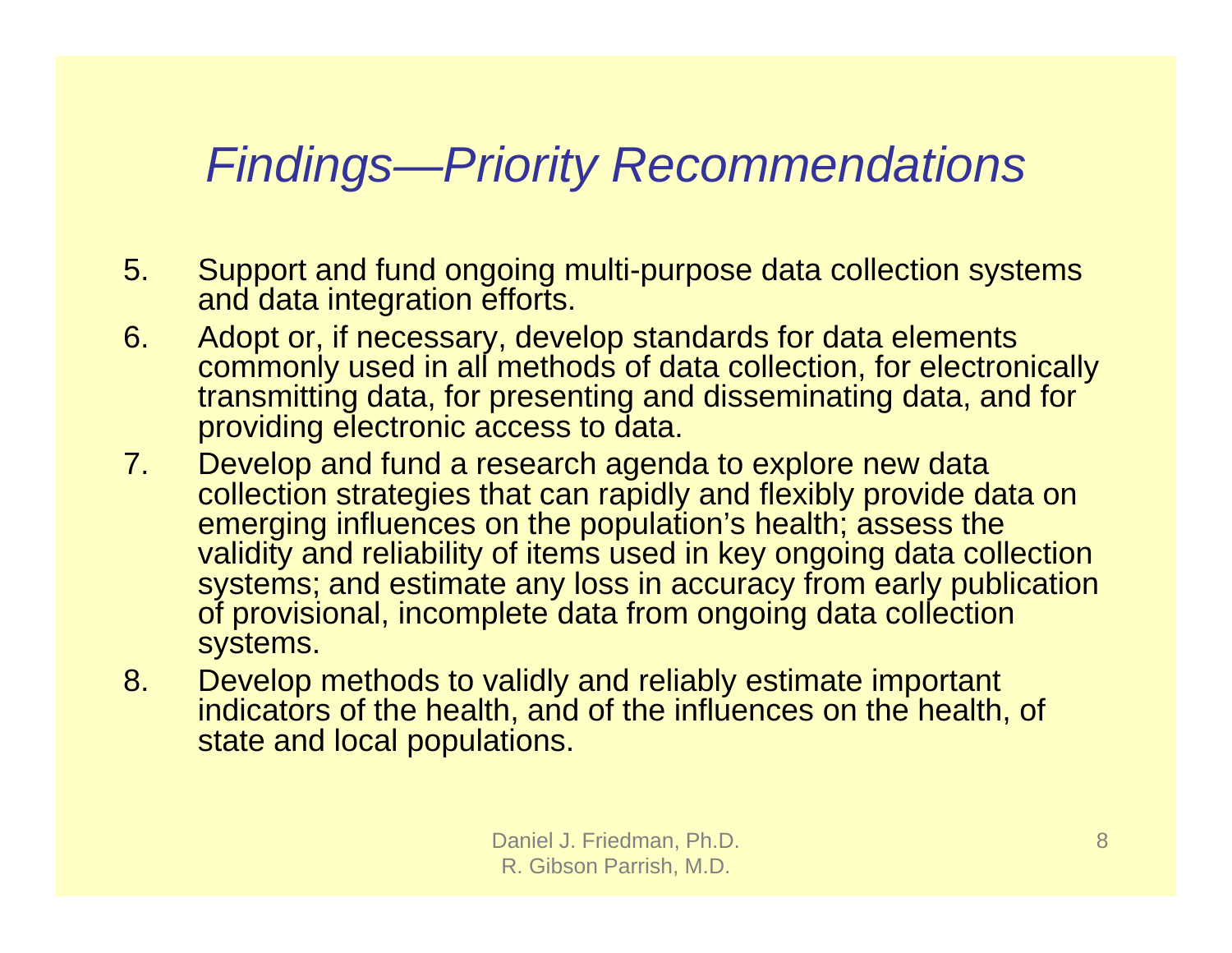#### *Findings—Key Informant Comments Applicable to All Recommendations*

Each recommendation should be

- Explained to end users
- **EXP** Accompanied by explanation of why important and needed
- **Strengthened**
- Tested through pilot projects
- **Specified through inclusion of** 
	- Outputs or products
	- Specific roadmap of how to get there from here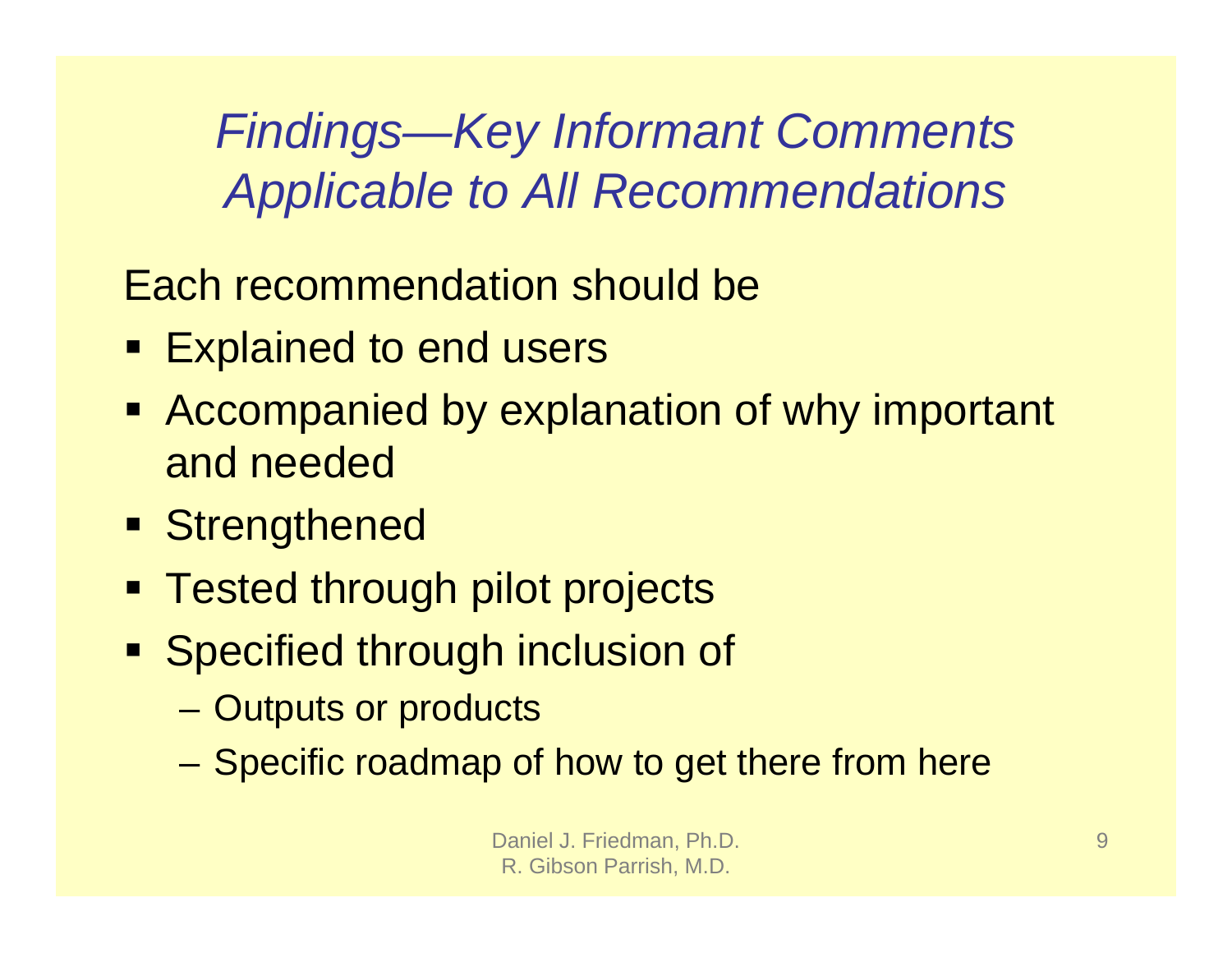*Findings—Key Informant Comments Health Information Technology and Health Statistics*

- HIT has not significantly impacted health statistics since 2002
- **HIT holds huge unrealized potential for health statistics**
- **HIT should be used to improve communication** of health statistics to communities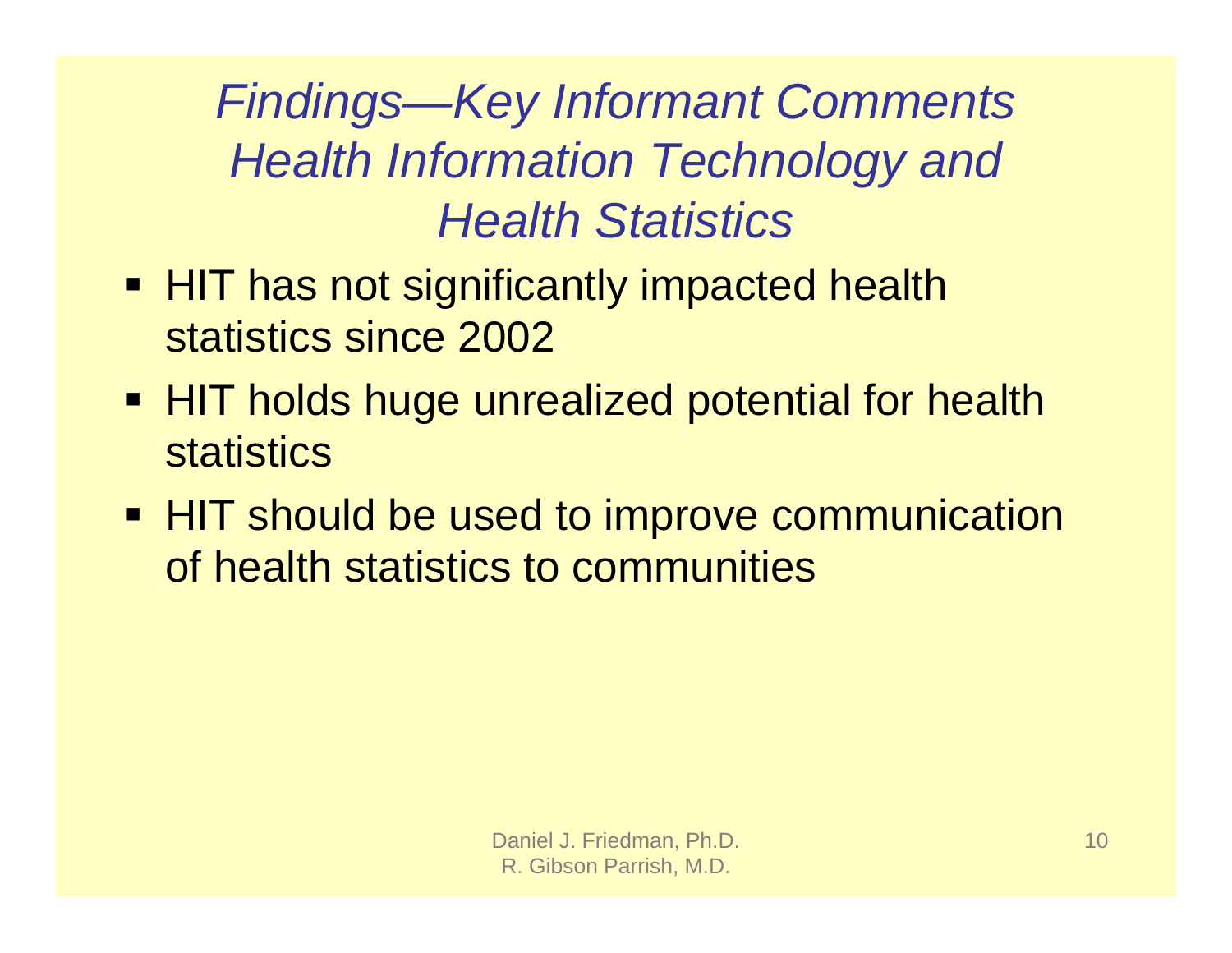1. Improve strategies, data sources, and systems to actively monitor the population's health and potential influences on the population's health. Objectives of the health statistics enterprise should include identifying emerging problems, measuring access, quality, efficiency, and value of health services, and identifying and targeting health inequities.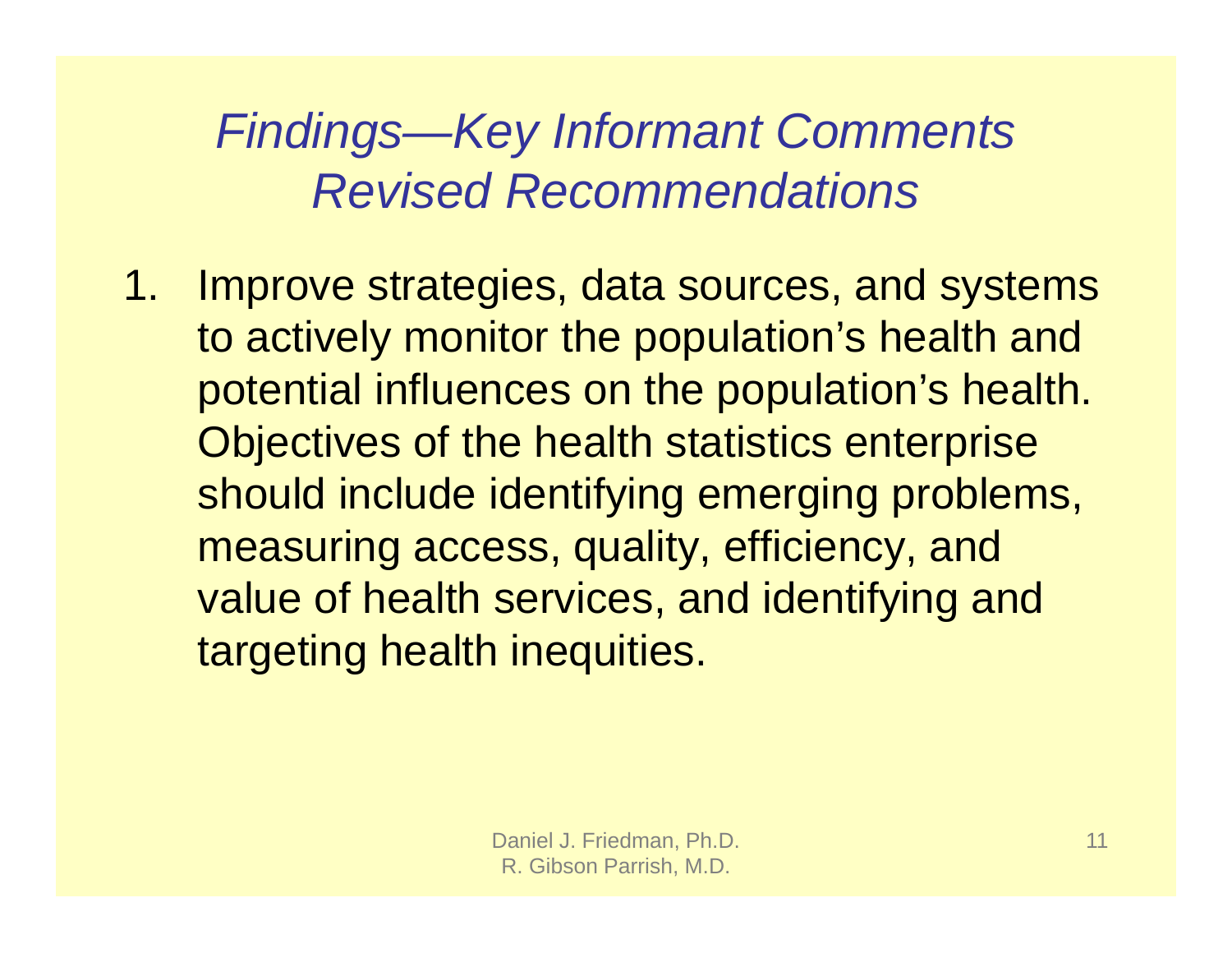- The health statistics enterprise should meet at least four requirements:
	- a. Where appropriate, provide personbased, longitudinal data
	- b. Where appropriate, be multi-purpose and support multiple data users
	- c. Where appropriate, align with data standards for clinical records
	- d. Incorporate privacy, confidentiality, and security best practices

Daniel J. Friedman, Ph.D. R. Gibson Parrish, M.D.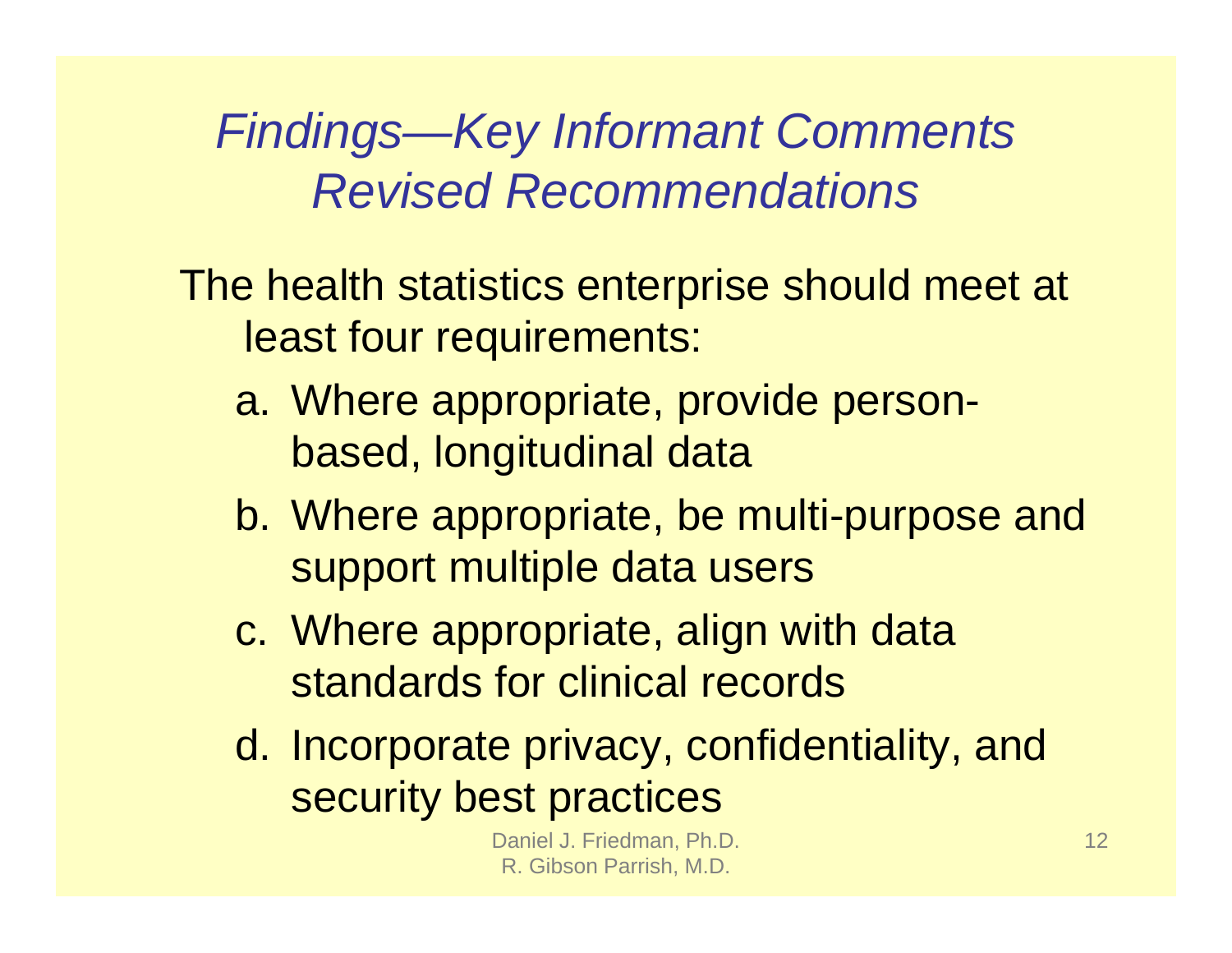2. Assure that appropriate, consistent, and comparable measures of functional status and well-being are provided by the health statistics enterprise. These measures should be valid and reliable, as well as comparable and consistent across the health statistics enterprise.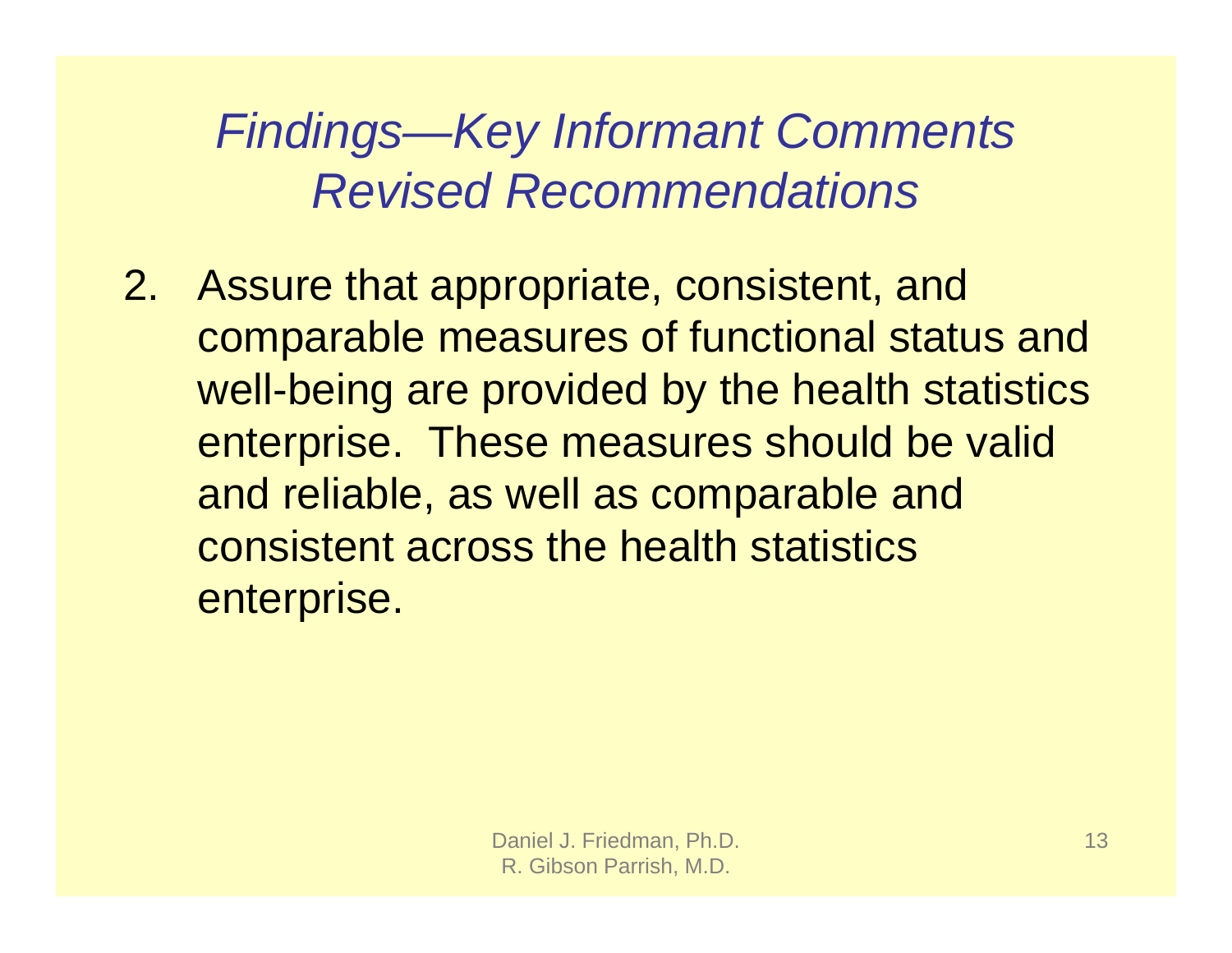- 3. Develop and fund a research agenda to explore new data collection, linkage, analysis, and communication strategies that can rapidly and flexibly provide data on the population's health. The agenda should include methods to
	- a. Assess the validity and reliability of population health items used in key ongoing data collection systems and in electronic health record systems
	- b. Address the effects of non-response and missing data
	- c. Estimate any loss in accuracy from early publication of provisional, incomplete data from ongoing data collection systems
	- d. Estimate important indicators of health for state and local populations

Daniel J. Friedman, Ph.D. R. Gibson Parrish, M.D.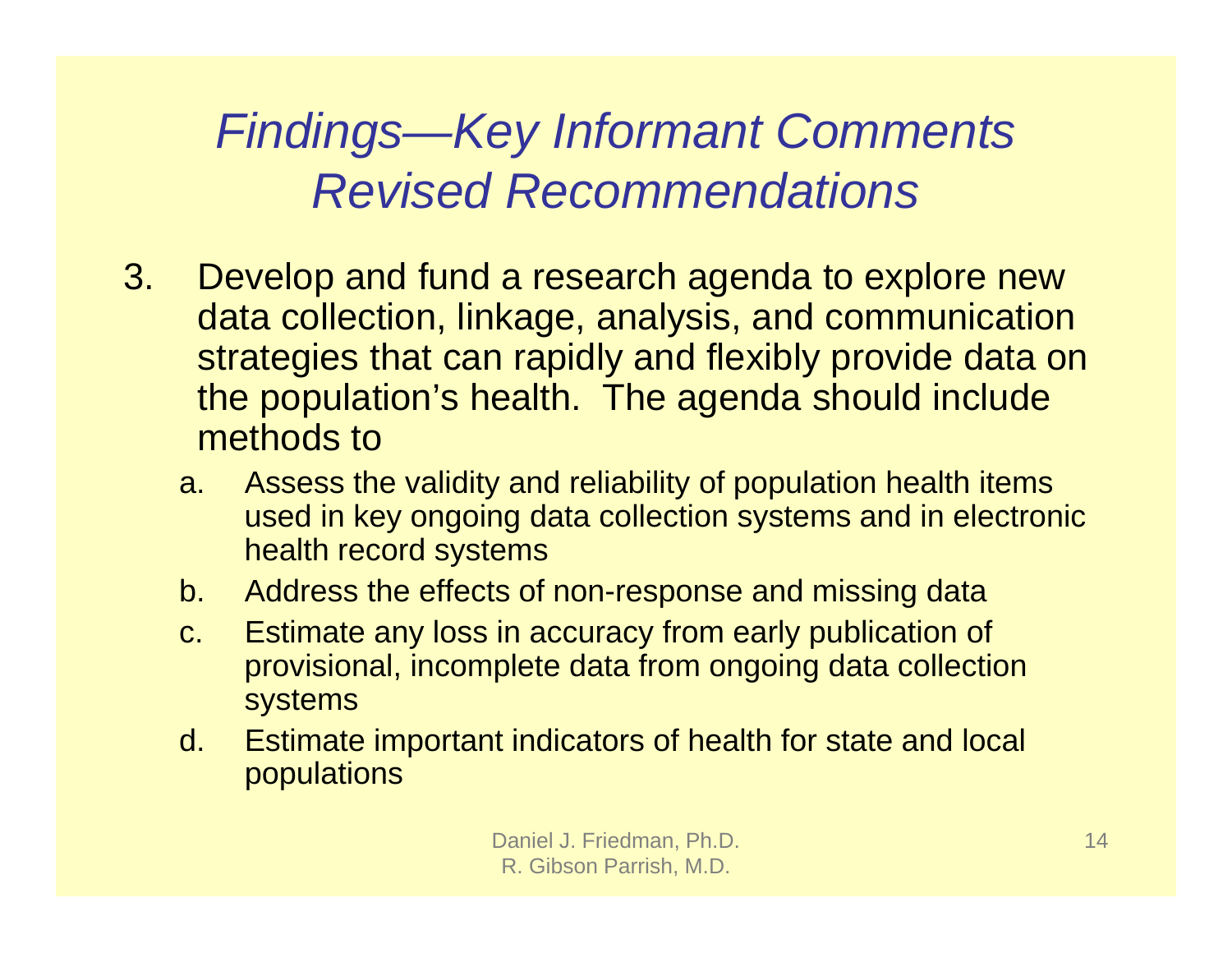Research needs to be conducted on

- $\blacksquare$  New data collection techniques, and especially flexible, cheaper means to obtain data that augment traditional health statistics surveys
- $\blacksquare$ Methodological innovations
- $\blacksquare$ Survey and data set integration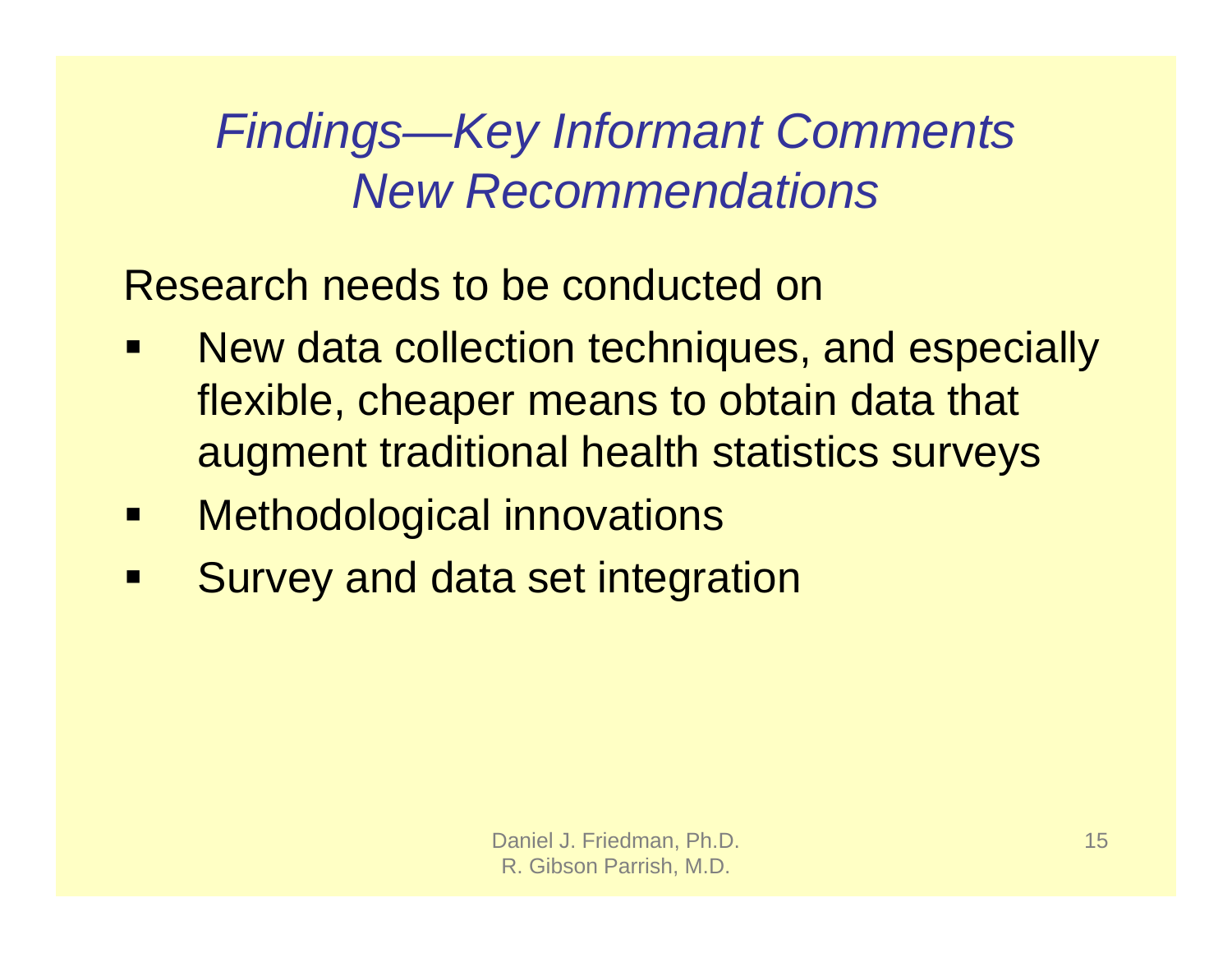Health statistics and electronic health records

- $\blacksquare$  Need to link and integrate health statistics with clinical care through health information technology
- $\blacksquare$  Need to devote analysis and research to uses of EHRs for health statistics
- $\blacksquare$  Research on mining techniques to extract health statistics from EHRs

Health statistics and personal health records

- $\blacksquare$  Need to devote analysis and research to uses of PHRs for health statistics
- $\blacksquare$  Decision support, based upon health statistics, should be built into PHRs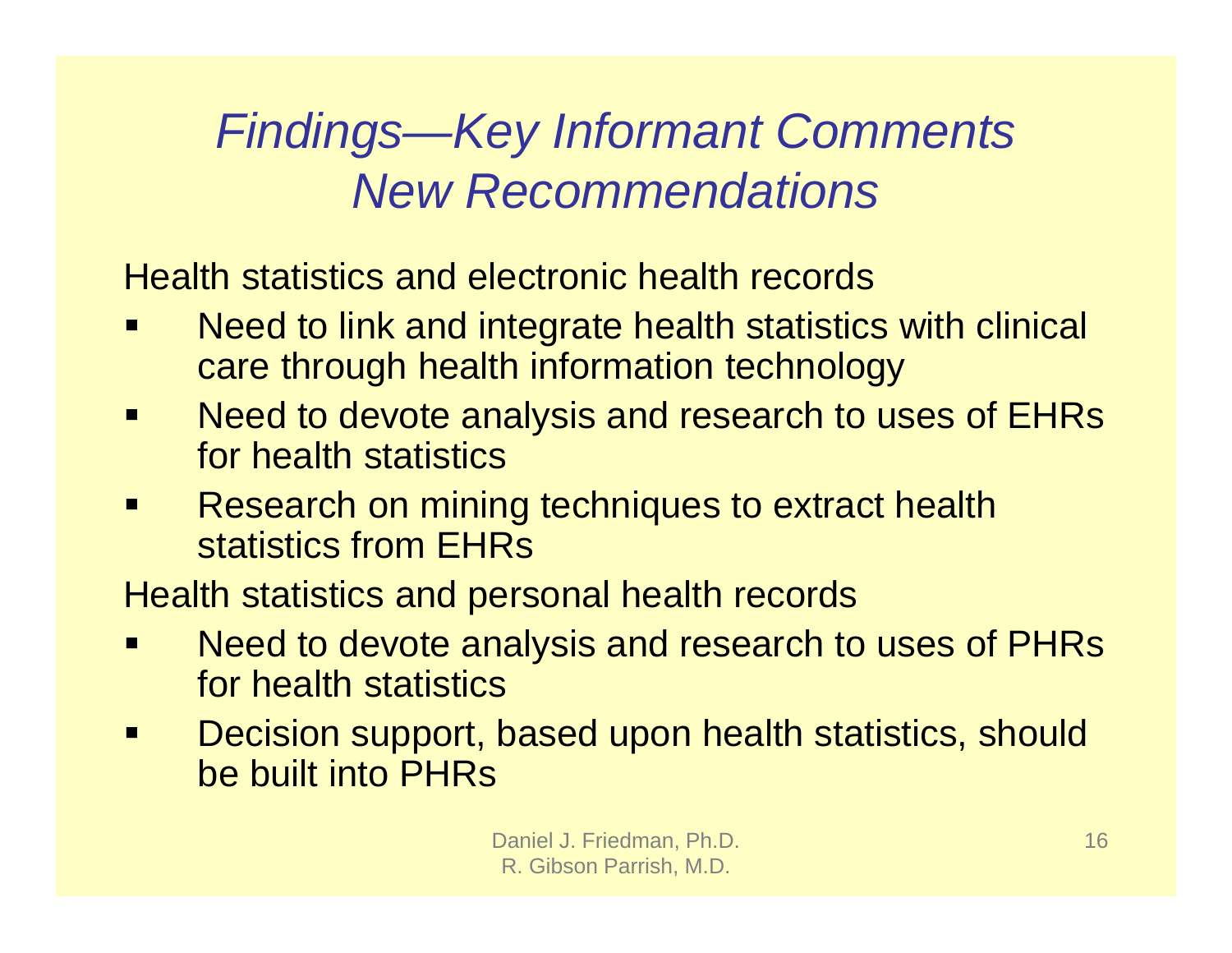- Organization and support for health statistics enterprise
- a. Health statistics in federal agencies hampered by "shameful" lack of funding
- b. Role of data collection, dissemination, analysis and research needs to be elevated at DHHS
- c. Training in health statistics needs to be increased, and academic training in public health and biostatistics needs to be better attuned to health statistics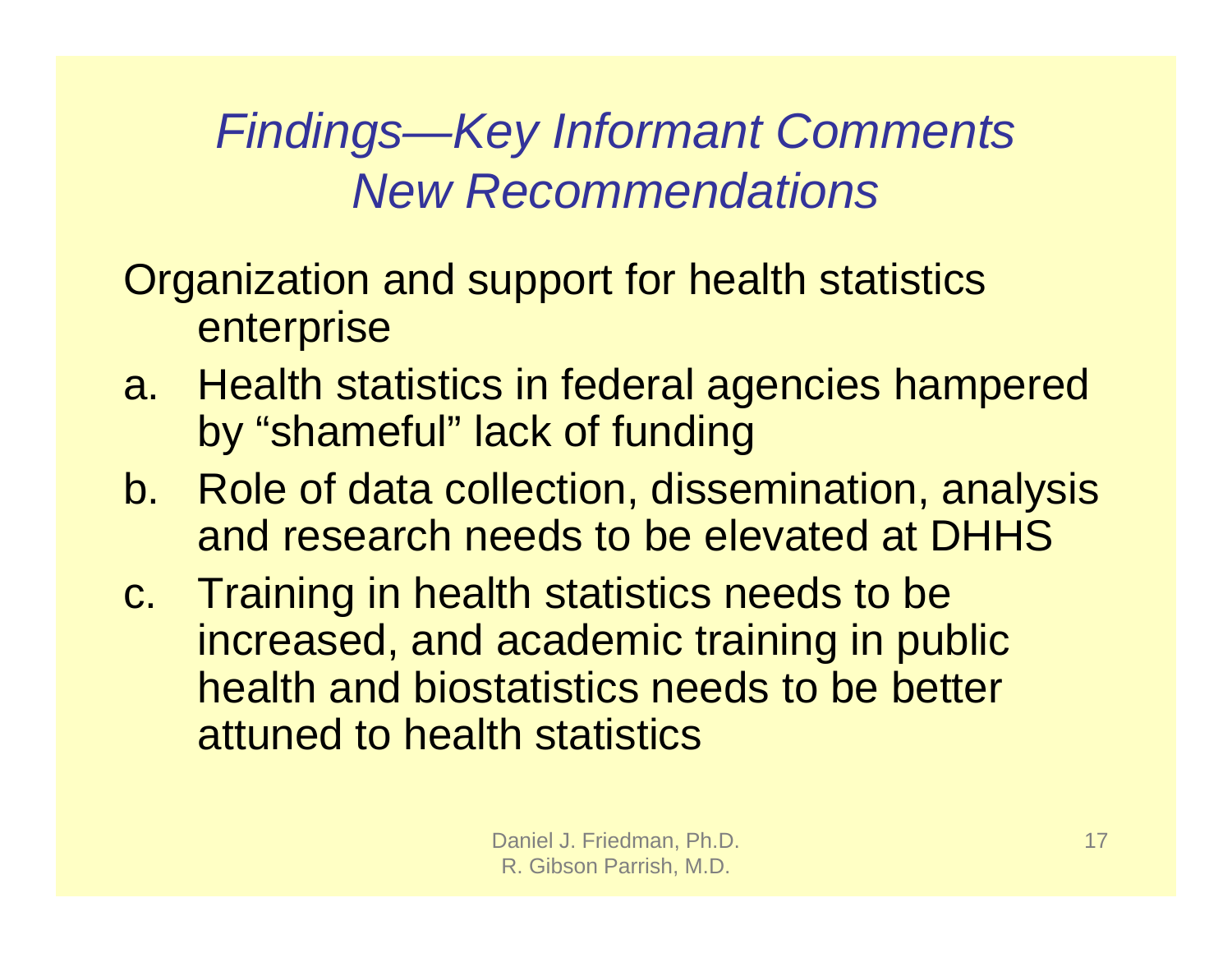- 1. NCVHS core concepts from *Vision* and *Information for Health* remain valuable and useful as essential frameworks
	- a. Health statistics enterprise
	- b. Influences on the population's health
	- c. National health information infrastructure with healthcare, consumer, and population dimensions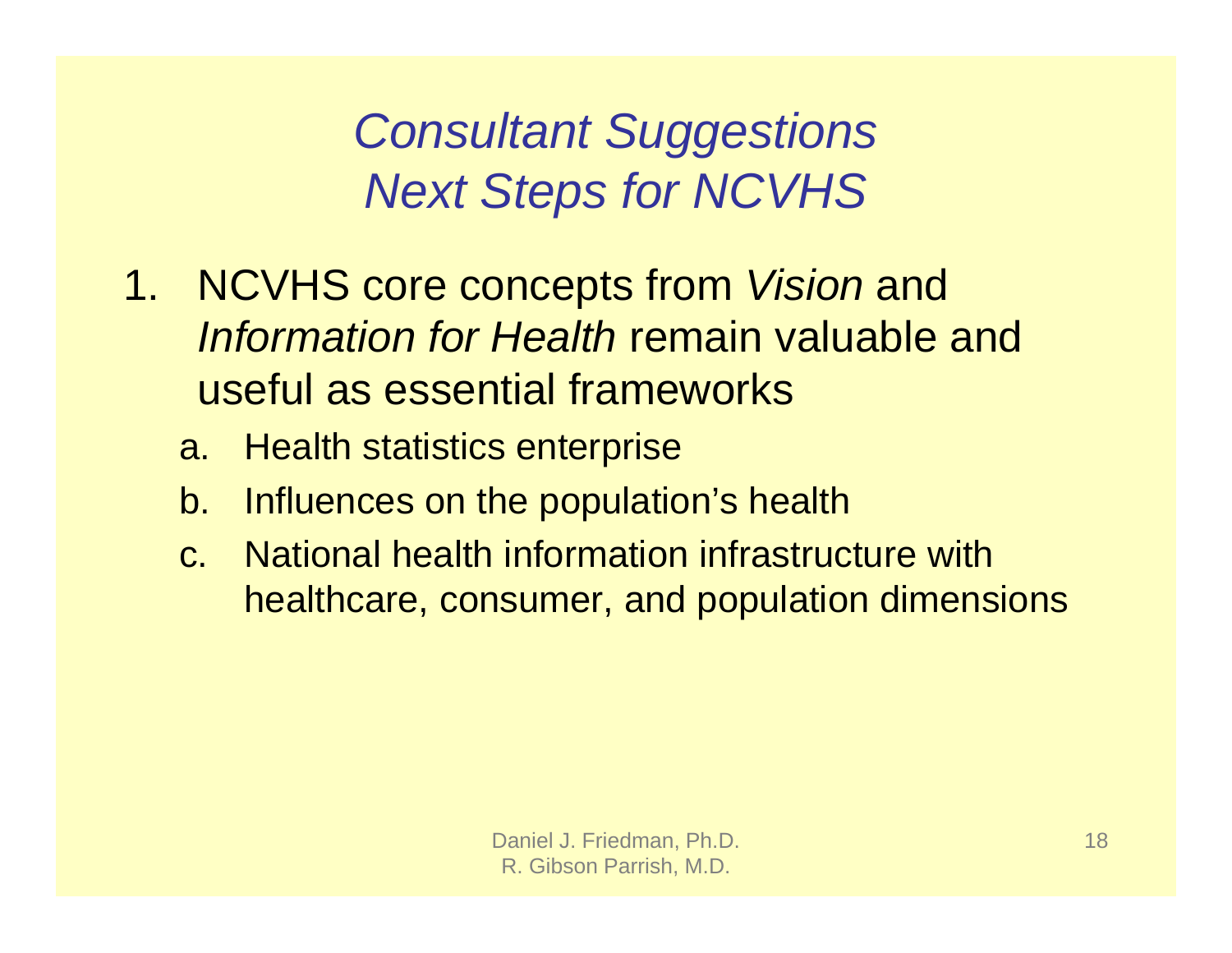- 2. NCVHS should specify means through which
	- a. EHRs and PHRs and health information technology generally can improve health statistics
	- b. Health statistics can improve clinical care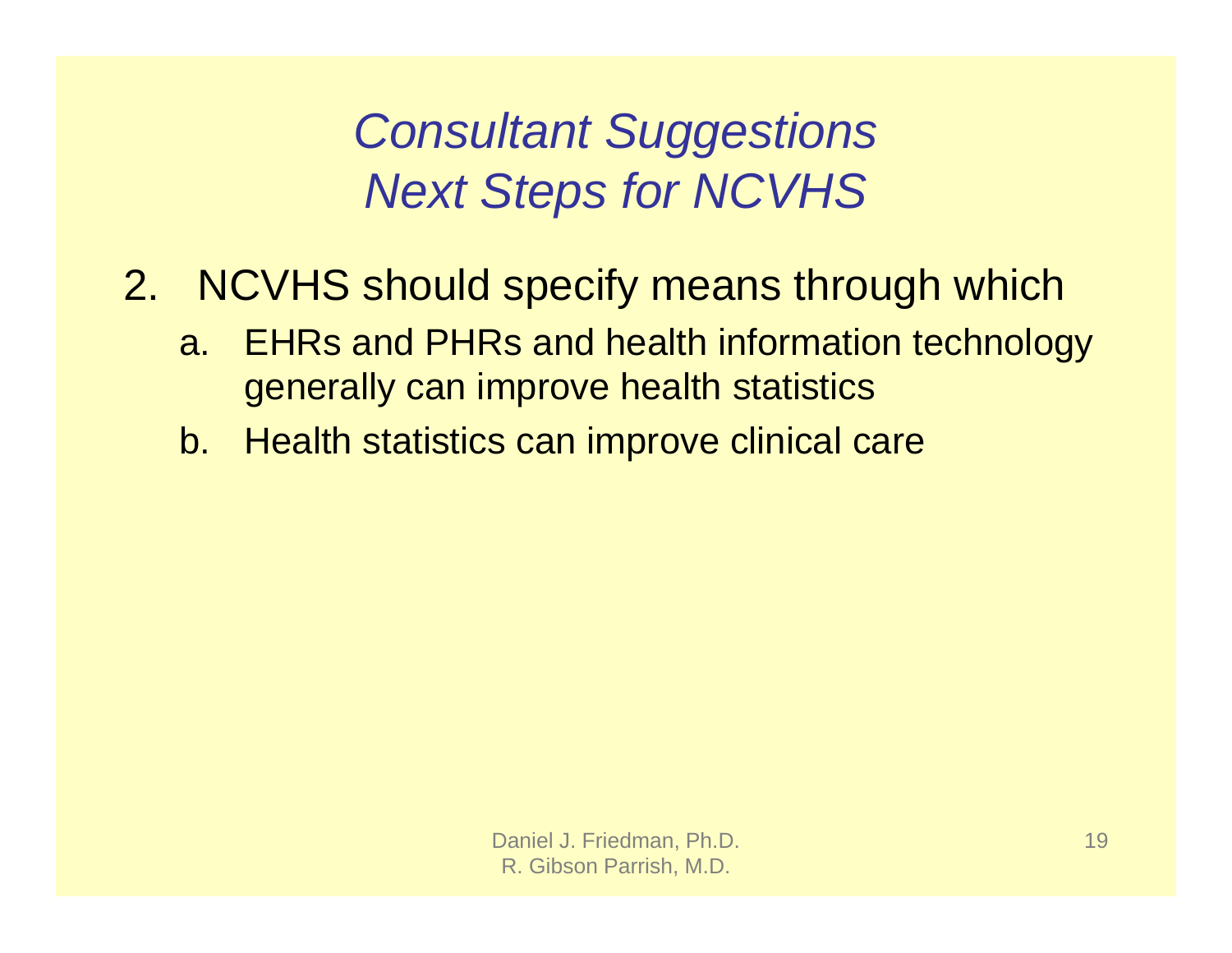- 3. NCVHS should sponsor series of highly focused workshops or hearings, with each exploring a specified topic
	- a. Developing population health dimension
	- b. Formulating broad research program for improving health statistics
	- c. Maximizing contribution health statistics enterprise to improving healthcare quality, access, and **efficiency**
	- d. Using EHRs and PHRs to improve health statistics
	- e. Using HIT to increase contribution of health statistics to clinical care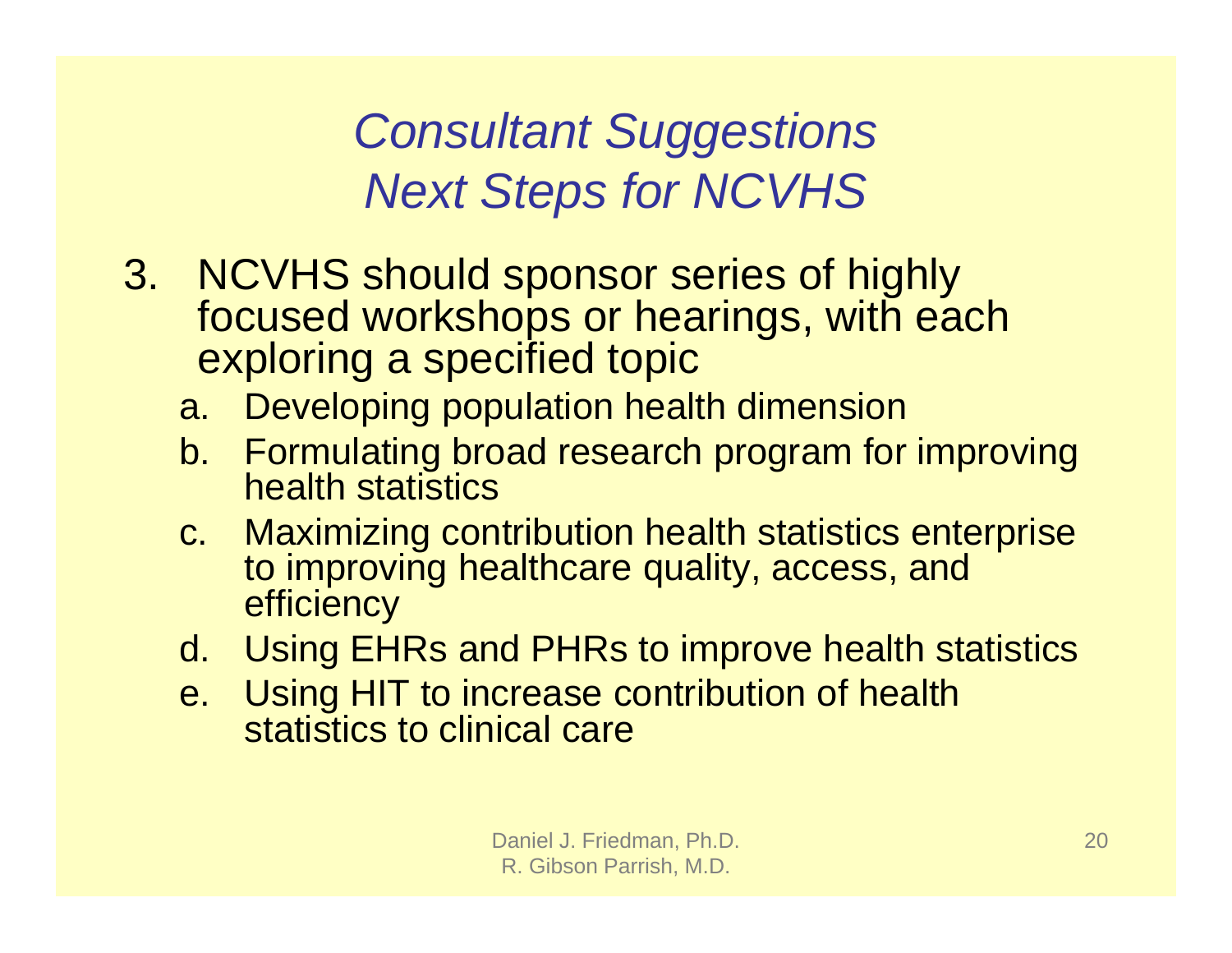Each workshop or hearing

- Ξ Focus on single specified theme
- $\blacksquare$ Clear statement of purpose
- $\blacksquare$  Solicited invitations and open invitations for participants
	- Submission of brief proposals for topics
	- Peer review of brief proposals
- $\blacksquare$  Provide participants with
	- Specific questions
	- Brief issue paper
- $\blacksquare$  Based on content of presentations, smaller number of participants to be chosen to submit paper for compilation of NCVHS working papers and action plan